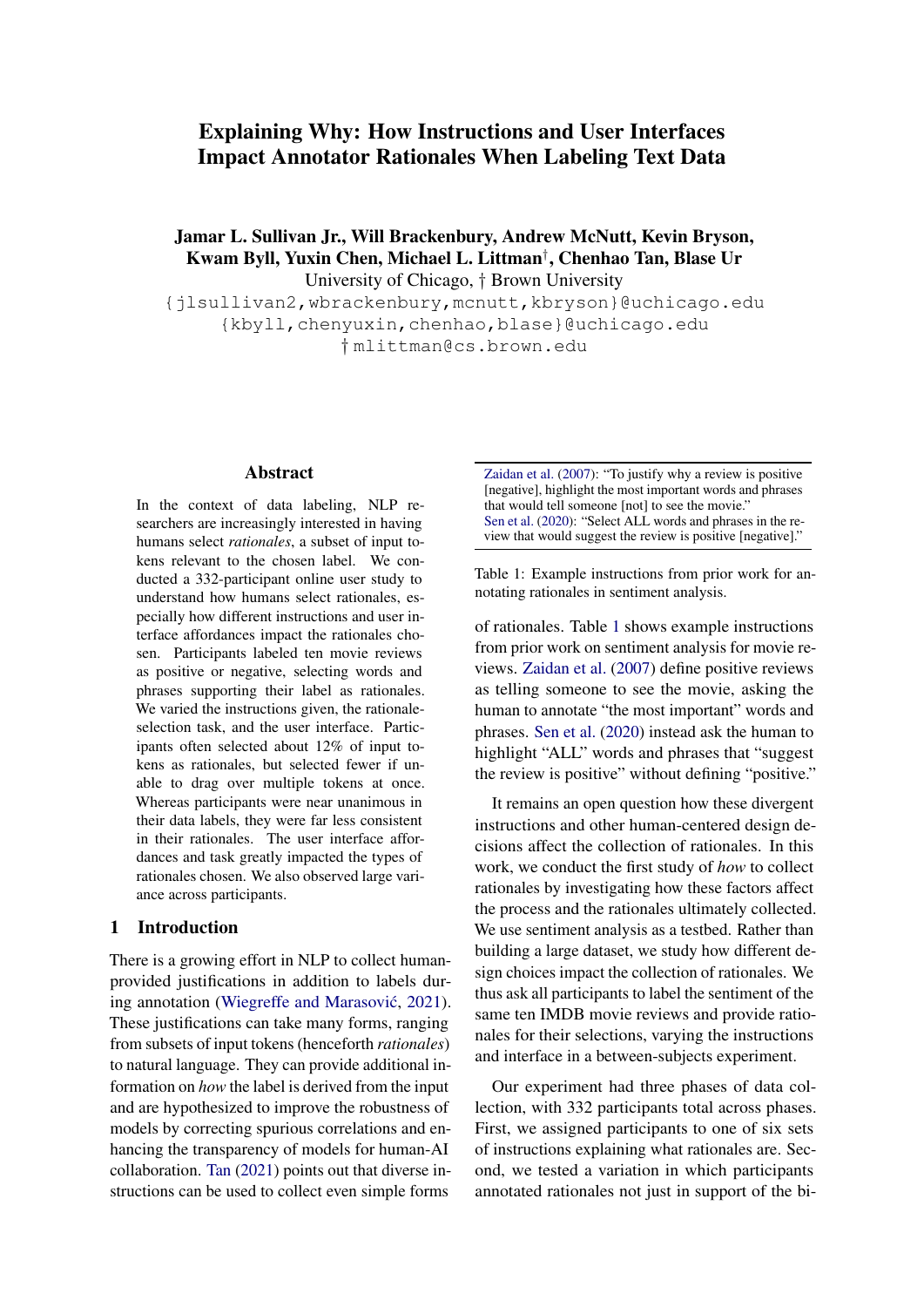nary classification label they chose, but in support of the opposite label, which we term two-sided rationales. Finally, we varied both a key interface affordance—the ability to drag to select multiple words at once—and whether participants were asked to select "words and phrases" or just "words." Superficially, one might expect the *dragging affordance* not to affect rationales since annotators can always click all relevant words individually.

These three phases of our between-subjects experiment let us answer four key research questions:

- **RQ1**: How do instructions and interfaces impact the *fraction of words* selected as rationales?
- RQ2: How *consistently* do different annotators select rationales? Do instructions and interfaces impact inter-annotator consistency?
- RQ3: How do instructions and interfaces shape *which types of words* are selected as rationales?
- **RQ4**: *How long* does selecting rationales take?

When instructed to select "words and phrases" as rationales and given an interface where they could click individual words or drag over multiple words, the median participant selected about 12% of words as rationales. This fraction did not vary significantly based on instructions. However, we observed high variance across participants; some selected only a few words, while others selected one-third of them. Without the dragging affordance, participants instead selected only about 5% of words. Participants (with dragging) selected 4% of words as rationales for the label *not* chosen.

Participants were near unanimous in the *labels* chosen (Krippendorff's  $\alpha$  close to 1.0). In contrast, *rationales* were fairly inconsistent ( $\alpha$  around 0.3) even when keeping the instructions and interface constant. As such, rationales collected from only a few annotators can be highly variable, impacting their downstream usage. The instructions and interface minimally impacted inter-annotator reliability.

Both the availability of the dragging affordance and the task (selecting "words and phrases" or just "words") greatly impacted *which words* were selected as rationales. In part, these factors impacted how much context participants included in rationales. Given the dragging affordance, participants tended to select full phrases like *"worst movie I have seen"* as rationales. Without this affordance, they tended to select only *"worst movie."* Asked to select "words" (vs. "words and phrases"), they tended to select single adjectives, such as *"worst."* In contrast, instructions had only a small impact.

A few words in each review were labeled as rationales by nearly all participants regardless of their assigned condition. However, participants varied greatly from each other in whether they labeled parts of reviews expressing ambiguous and indirect thoughts as rationales, as well as how they handled negation and complex sentences. Finally, we found that providing one-sided rationales took about  $2.5\times$  as long as providing only labels. Thus, researchers may consider rationales worthwhile to collect if they provide greater benefit than having  $2.5\times$  as much data with only labels. We conclude by discussing lessons for collecting rationales.

### 2 Related Work

Our work is primarily related to two strands of prior work: the construction of explanation datasets and understanding the quality of annotated rationales.

Explanation Datasets: Driven by growing interest in interpretable ML [\(Doshi-Velez and Kim,](#page-8-0) [2017;](#page-8-0) [Arrieta et al.,](#page-8-1) [2020\)](#page-8-1), many researchers [\(Mc-](#page-9-4)[Donnell et al.,](#page-9-4) [2016,](#page-9-4) [2017;](#page-9-5) [DeYoung et al.,](#page-8-2) [2019;](#page-8-2) [Sen et al.,](#page-9-3) [2020;](#page-9-3) [Zaidan and Eisner,](#page-9-6) [2008;](#page-9-6) [Zaidan](#page-9-2) [et al.,](#page-9-2) [2007;](#page-9-2) [Lehman et al.,](#page-8-3) [2019;](#page-8-3) [Thorne et al.,](#page-9-7) [2018;](#page-9-7) [Khashabi et al.,](#page-8-4) [2018;](#page-8-4) [Carton et al.,](#page-8-5) [2018\)](#page-8-5) have collected datasets of human explanations. See Wiegreffe and Marasović [\(2021\)](#page-9-0) for a survey.

Despite this interest, to our knowledge we are the first researchers to focus on the HCI design space of rationale collection. In particular, we focus on a particular type of explanation: highlighting parts of the input that suggest the chosen label without further explanations of the mechanism. This approach is sometimes also termed *feature feedback*.

Aiming to improve the user experience of data labeling, [Choi et al.](#page-8-6) [\(2019\)](#page-8-6) used attention-based models to automatically highlight potentially important words. They also enabled crowdworkers to highlight missing important words (rationales) to improve their attention model, but did not study the design of rationale-selection interfaces.

Quality of Existing Rationales: Further motivating the study of the rationale-annotation process, [Carton et al.](#page-8-7) [\(2020\)](#page-8-7) found substantial variance in the quality of existing rationale datasets. They measured the sufficiency and comprehensiveness of human rationales based on machine learning models. Many studies have also found that learning from existing rationale datasets can hurt model performance, or that any improvement is marginal or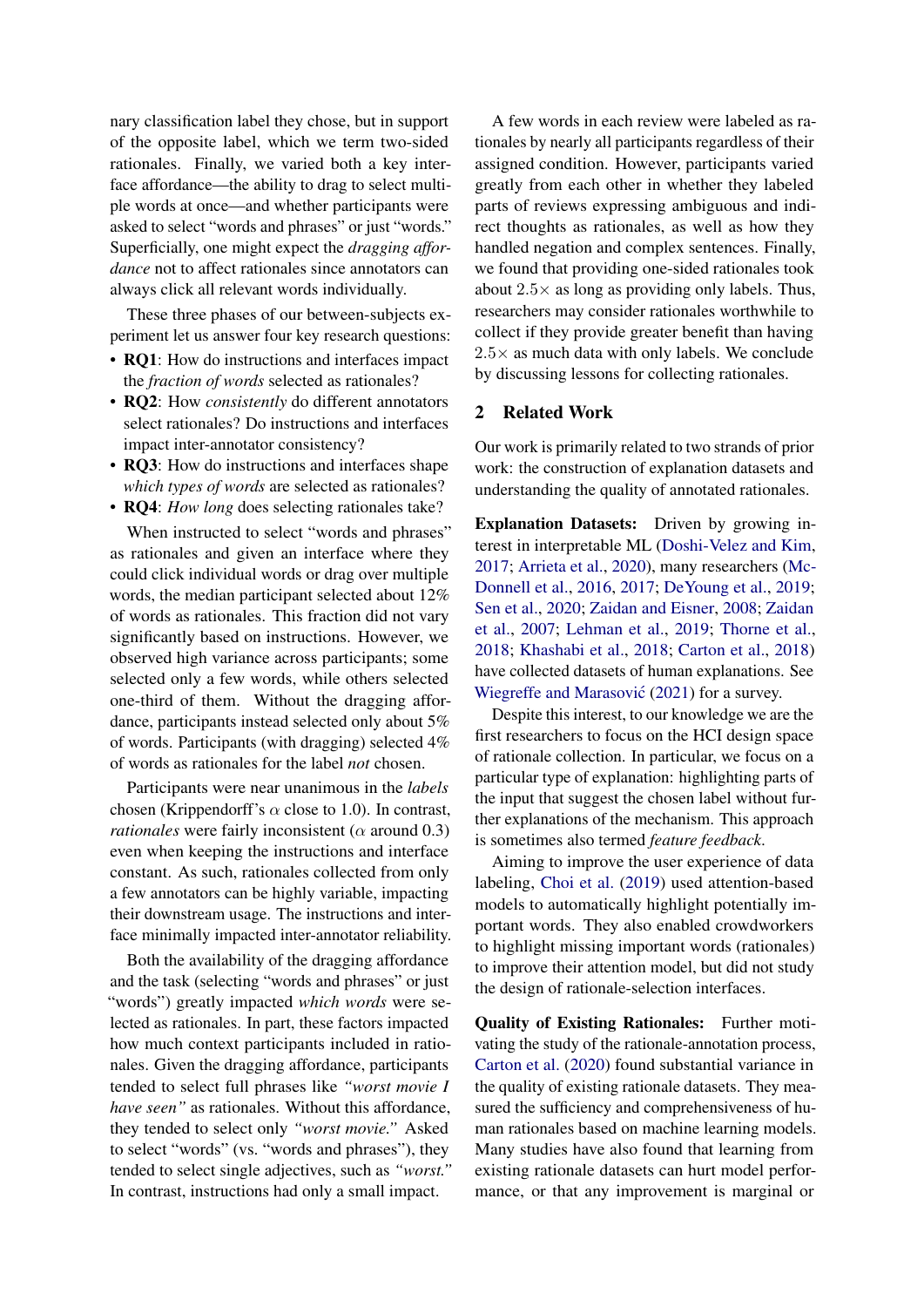<span id="page-2-1"></span>

Figure 1: Our *Baseline* interface for annotating rationales. Users highlight words or phrases that suggest their chosen sentiment label by clicking on individual words (as here) or by dragging over phrases.

limited to secondary goals like explanation quality [\(Plumb et al.,](#page-9-8) [2020;](#page-9-8) [Ross et al.,](#page-9-9) [2017;](#page-9-9) [Zaidan](#page-9-2) [et al.,](#page-9-2) [2007\)](#page-9-2). Recent work in the HCI community has shown that unclear or imprecise requester instructions can lead to differences between (label) annotations [\(Chang et al.,](#page-8-8) [2017\)](#page-8-8), partially inspiring our examination of the instructions provided for annotating rationales. By investigating the annotation process, our work can shed light on how the shortcomings of rationale datasets may arise.

## 3 Method

In this section, we present the design of our experiment and its detailed procedures.

#### 3.1 Study Structure

The broad task presented to participants was first to label the sentiment of a movie review as positive or negative, and then to choose words and phrases from the review supporting that label (the rationale). We randomly assigned each participant to a condition (Section [3.2\)](#page-2-0) specifying the precise instructions given for selecting rationales, the specific rationale-selection task, and the user interface. Before proceeding, we provided a tutorial (with animated examples) adapted for each condition about how to select the label and rationales. At the end of the tutorial, we asked two quiz questions, giving the correct answer if participants answered incorrectly.

Participants were then redirected to a React web app we created. For each of ten movie reviews (Section [3.3\)](#page-3-0), participants read the review and labeled it as positive or negative. On the next screen (Figure [1\)](#page-2-1), they provided their rationale. The task wording, specified by their condition, appeared in

<span id="page-2-2"></span>*Baseline*: "Select the most important words and phrases in the review that suggest the review is positive [negative]." *Generalize*: *Baseline* followed by "Select ONLY words and phrases that, if they appeared in other reviews, would also suggest positive [negative] sentiment." *%, Not Shown*: *Baseline* followed by "Aim to select between 10% and 20% of the words in the review." *%, Shown*: The same as *%, Not Shown*, but with a dynamic counter at the top of the screen showing the percentage of words selected. *Zaidan*: "To justify why a review is positive [negative], highlight the most important words and phrases that would tell someone [not] to see the movie." *Sen*: "Select ALL words and phrases in the review that would suggest the review is positive [negative]."

Table 2: The six sets of instructions representing the conditions in Phase 1 of data collection.

blue at the top. Except when specified otherwise by their condition, participants were asked to select words and phrases as rationales either by clicking words individually or by dragging across multiple words at once. Words and phrases changed from black text on a white background to white text on a blue background when selected. They could be deselected and reselected. We required that participants select at least one word as a rationale per review to continue. Although we focus on quantitatively analyzing the process and outcomes of rationale annotation, we collected other information, including an exit survey (see Appendix [B\)](#page-9-10).

#### <span id="page-2-0"></span>3.2 Conditions

Participants were randomly assigned to a condition. The set of conditions changed across phases.

Phase 1 compared the six sets of instructions shown in Table [2.](#page-2-2) *Baseline* aimed to be neutral and straightforward, also providing a baseline for creating subsequent conditions. *Generalize* tested whether prompting annotators to focus on generalizability impacted rationales. *%, Not Shown* and *%, Shown* tested encouraging annotators to select a specified fraction of words; the latter also showed a dynamic counter of the fraction. Finally, to compare with prior work, *Zaidan* and *Sen* were instructions used in similar tasks by [Zaidan and Eisner](#page-9-6) [\(2008\)](#page-9-6) and [Sen et al.](#page-9-3) [\(2020\)](#page-9-3), respectively.

Phase 2 investigated augmenting traditional rationales for the binary classification label selected (termed regular rationales) with rationales for the label *not* selected (opposite rationales). We use one-sided to mean collecting only regular rationales (as in Phase 1 and Phase 3) and two-sided to mean collecting both regular and opposite rationales. Prior work has studied only one-sided ra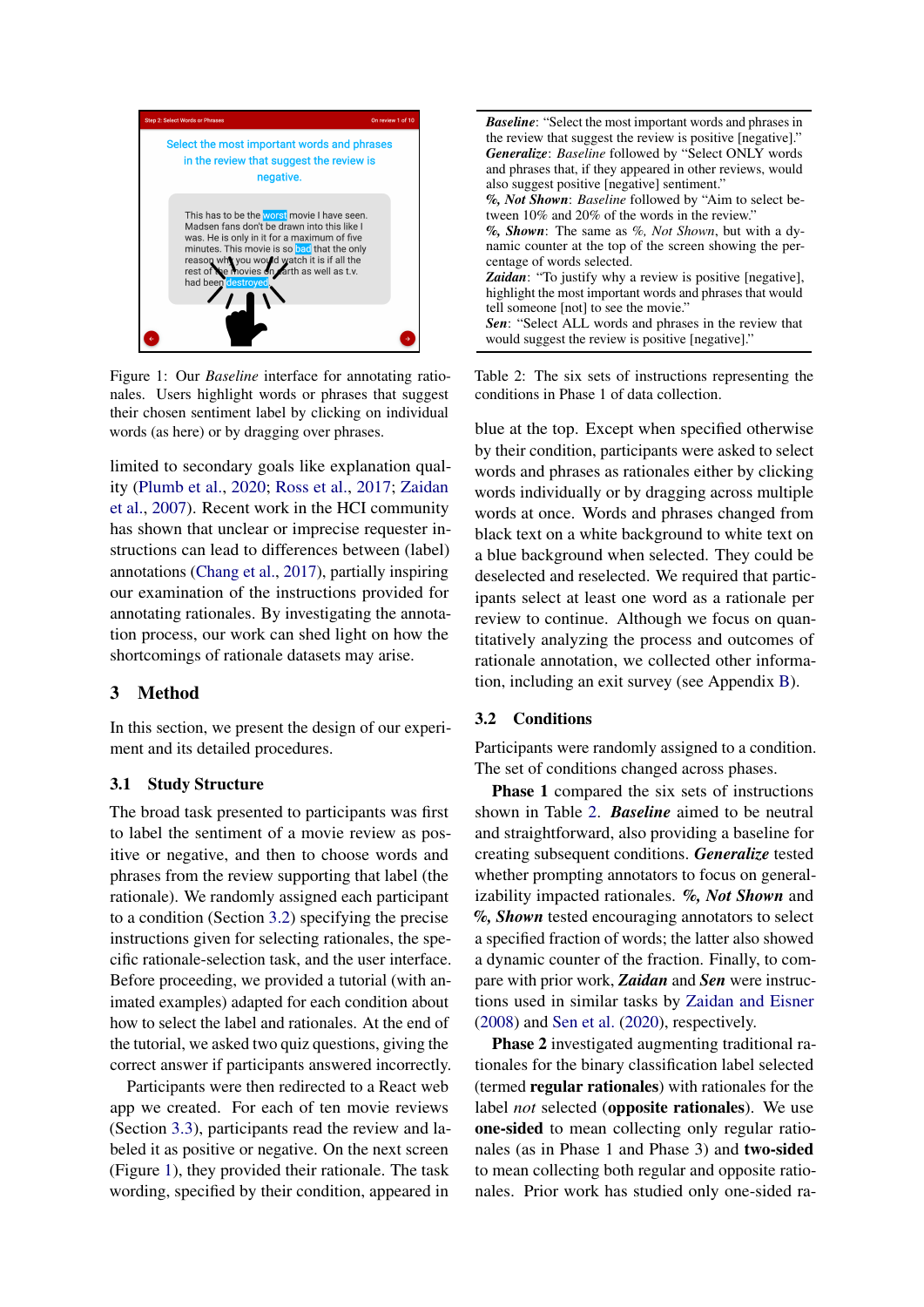tionales. We repeated three of the most promising instructions from Phase 1: *Baseline*; *Generalize*; and *Zaidan*. We also tested two-sided analogues of each: *Baseline, 2-sided*; *Generalize, 2-sided*; and *Zaidan, 2-sided*. An example instruction for opposite rationales in *Baseline, 2-sided* was: *"Even though you felt the review was positive overall, select the most important words and phrases in the review that might instead suggest the review is negative."* See Appendix [A](#page-9-11) for the full wordings.

Phase 3 examined the impact of varying interface affordances and the task. We used the one-sided version of *Zaidan* (repeated from both Phase 1 and Phase 2) as our baseline because it was most representative of both the other conditions and prior work. We hypothesized that removing the drag affordance—forcing participants to click each word in multi-word phrases individually—might make participants more intentional and careful in rationale selection. We tested a version of this limited interface (*Zaidan, No Dragging*) that, as in other conditions, asked participants to select "words and phrases" as rationales. In contrast, (*Zaidan, No Dragging, Words Only*) only asked participants to select "words" as rationales. We hypothesized this change would make participants less likely to select potentially superfluous words. Finally, to understand how much additional time rationale annotation requires, as a baseline we ran a *Labels Only* condition in which participants did not provide rationales, representing common practice.

### <span id="page-3-0"></span>3.3 Dataset and Review Selection

We used a highly cited dataset of 50,000 polarized movie reviews [Maas et al.](#page-8-9) [\(2011\)](#page-8-9) originally collected from IMDB. Because our goal was to collect rich data from many participants about a small set of reviews, we chose a set of ten reviews that we showed to all participants in the same order. The reviews in the full dataset vary greatly in length and the contents of the review. To capture these variations in our sample, we chose two *highly positive reviews*, two *highly negative reviews*, two *long reviews* (one positive, one negative), two *short reviews* (one positive, one negative), and two *ambiguous reviews* (in which the review text primarily summarizes the film, as opposed to justifying the rating). We chose the last category to understand what parts of a review other than subjective statements of opinion would be chosen as rationales. Appendix [D](#page-11-0) contains these ten reviews' full text.

#### 3.4 Recruitment and Participants

We recruited participants on the Prolific crowdsourcing service for a "study in which you label movie reviews." We required participants live in the USA or UK and have a 95%+ approval rating over 100+ prior tasks. To minimize fatigue, we designed the study to take 30 minutes; it took the median participant 33 minutes. We compensated participants \$10 USD. Recruitment for subsequent phases excluded participants from previous phases. Data for Phase 1 and Phase 2 was collected in August 2021, and data for Phase 3 in September 2021.

We had 332 participants (119 in Phase 1, 125 in Phase 2, and 88 in Phase 3). 52.7% were men, 44.3% were women, 1.8% were non-binary, and 1.2% preferred not to say. Regarding age ranges, 15.4% were 18–24, 36.1% were 25–34, 25.3% were 35–44, 13.0% were 45–54, 6.9% were 55-64, 2.7% were 65+, and 0.6% preferred not to say. 1.8% preferred not to state their race, while 75.6% identified as white, 7.8% as Asian, 7.5% as Black, 3.3% as Hispanic/Latine, 0.3% as Native American, and 3.6% as mixed race. 97.3% spoke English natively.

At least 18 participants were randomly assigned to each condition. To facilitate visual comparisons between conditions in Section [4,](#page-3-1) we randomly selected 18 participants for each condition containing more than 18, reporting results only on those 18.

#### <span id="page-3-1"></span>4 Results

We present our key results organized by the four research questions described in Section [1.](#page-0-1)

### <span id="page-3-2"></span>4.1 Fraction of Words Selected (RQ1)

The fraction of words selected as rationales varied slightly across instructions, but substantially across both interfaces and individual participants. The median participant per Phase 1 condition selected between 8.7% and 13.4% of the 2,254 total words (across 10 reviews) as rationales; differences across conditions were not significant. In contrast, individual participants varied greatly. For example, 25% of *Zaidan* participants selected under 8.8% of words as rationales, while 25% selected over 18.2%. The standard deviation  $(\sigma)$  per Phase 1 condition ranged from 4.1% to 6.9%.

While prior work focused on rationales supporting the binary classification label selected, in Phase 2 we also investigated rationales for the label *not* selected, which we termed *opposite rationales* (vs. *regular rationales*). We found that the me-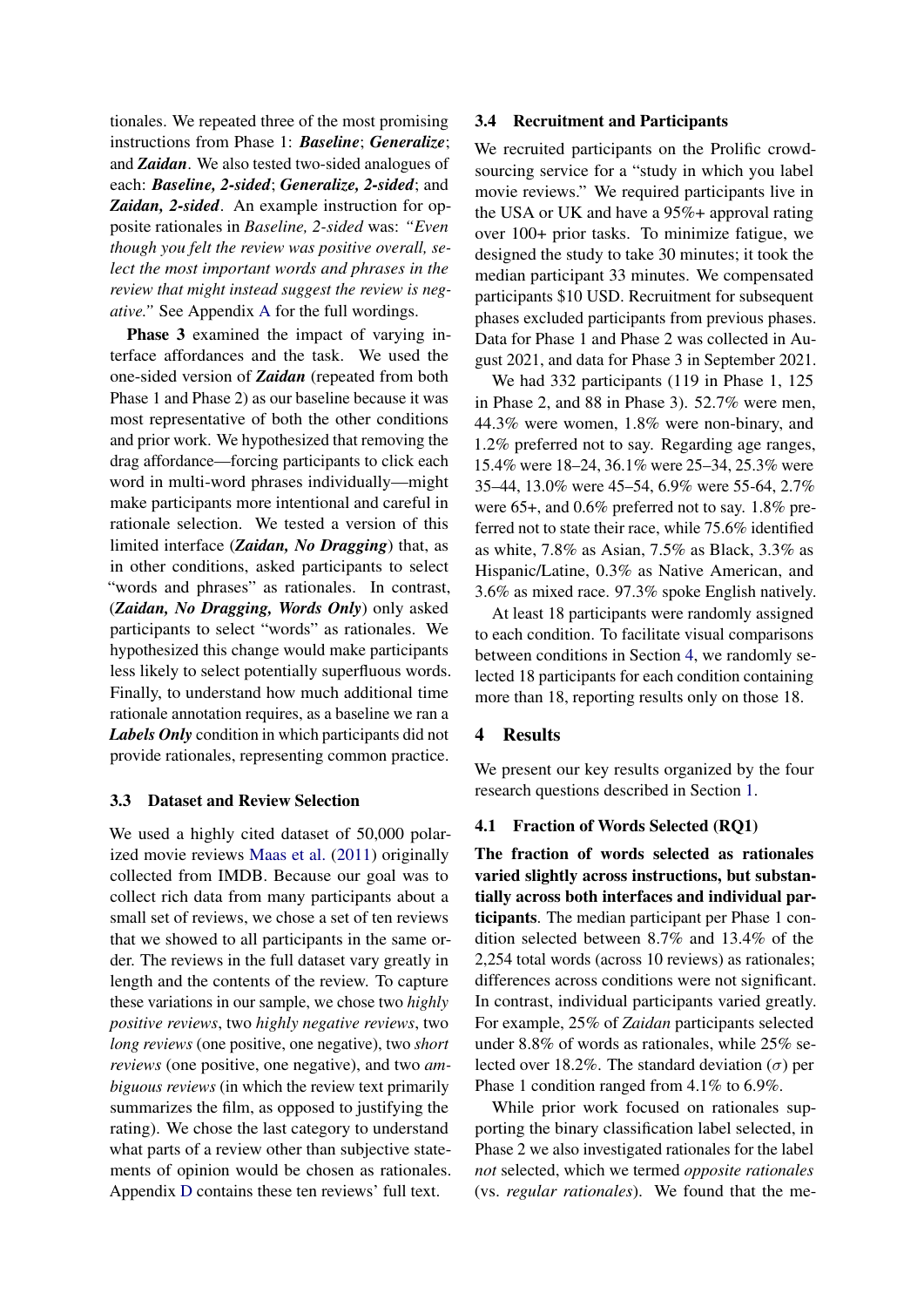<span id="page-4-0"></span>

Figure 2: Distribution of the total fraction of words chosen as rationales (across all ten reviews) by condition.

dian participant in two-sided conditions selected between 3.5% and 4.8% of words as opposite rationales (orange boxes in Figure [2\)](#page-4-0), versus between 10.3% and 12.9% as regular rationales. This suggests one-sided rationales may miss some potentially explanatory information, augmenting prior work that noted the presence of positive words in negative reviews [\(Aithal and Tan,](#page-8-10) [2021\)](#page-8-10).

In Phase 3, we varied both the task and interface, which significantly impacted the fraction of words selected as rationales (Welch's  $t = -7.367$ ,  $p < .001$ ). Requiring each word to be clicked individually resulted in fewer words being selected as rationales than also allowing participants to drag over multiple words at once; the fractions of words selected by the median participants in *Zaidan, No Dragging* (5.7%) and *Zaidan, No Dragging, Words Only* (4.5%) were much lower than in *Zaidan* (14.2%). However, the range among participants asked to select "words" (1.8% to 16.1%) was smaller than for those asked to select "words and phrases"  $(1.3\%$  to  $27.8\%)$ , as shown in Figure [2.](#page-4-0)

### 4.2 Consistency of Rationale Selection (RQ2)

Participants were highly consistent in the binary *classification labels* they chose, but far less consistent in the *rationales* they chose. We calculated Krippendorff's  $\alpha$ , a common measure of inter-rater agreement applicable to any number of coders, for both labels and rationales. For six of the ten reviews, the α *for classification labels* was 1.0 (unanimous agreement) in every condition. For the remaining four reviews (two long and two ambiguous reviews),  $\alpha$  was always at least 0.8 in every condition. We suspect long reviews are more likely to include mixed opinions, and the sentiment of reviews mostly summarizing a movie is debatable.

In contrast, α for *rationales* ranged from 0.28 to 0.35 (mean across reviews) for each one-sided condition in Phase 1 or Phase 2. As shown in Figure [3,](#page-4-1)

<span id="page-4-1"></span>

Figure 3: Inter-annotator agreement (Krippendorff's  $\alpha$ ) for rationales by condition (row) and review (column).

 $\alpha$  tended to be highest for short reviews and lowest for long reviews and ambiguous reviews. For the two-sided conditions in Phase 2, we found that the mean  $\alpha$  for regular rationales (those matching the chosen label) similarly ranged from 0.27 to 0.29. However,  $\alpha$  for opposite rationales ranged from 0.19 to 0.26, indicating somewhat lower agreement.

Phase 3's *Zaidan, No Dragging, Words Only* condition, the only one in which we told participants to select "words" (vs. "words and phrases"), had the highest mean  $\alpha$ : 0.38. In contrast, the mean  $\alpha$  was 0.29 for *Zaidan, No Dragging*, which differed only in asking participants to select "words and phrases." In other words, participants were somewhat more consistent when selecting only words as rationales.

#### 4.3 The Words Chosen as Rationales (RQ3)

Figure [4](#page-5-0) is a heatmap showing how many of the 18 participants per condition chose particular words in the Short-Negative review as rationales. Our supplementary data file contains heatmaps for the other nine reviews. This heatmap exemplifies a few important trends detailed in the remainder of this section. First, a handful of words were selected as rationales by nearly all participants regardless of their condition. However, there was a long tail of words selected by some or all participants in only certain conditions. Specifically, varying the instructions minimally impacted the rationales. Varying the interface, however, had a large impact.

Similarity of Rationales: To quantify how the words selected as rationales compared across conditions, we computed the pairwise Pearson correlation of conditions' frequency vectors (e.g., as visualized in Figure [4\)](#page-5-0) concatenated across all ten reviews. We computed correlations both for sets of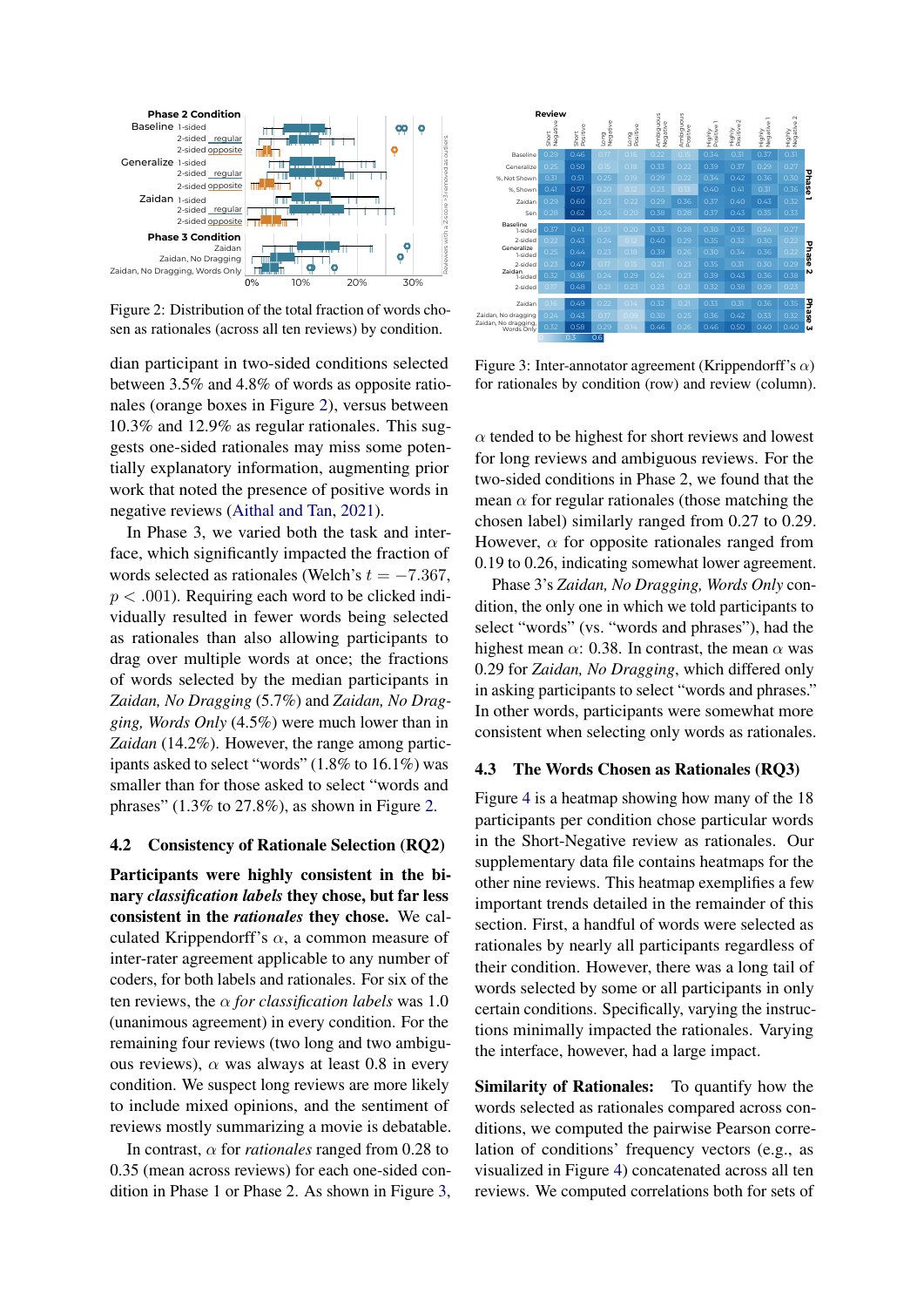<span id="page-5-0"></span>

Figure 4: The number of participants (of 18) who selected each word in the *Short-Negative* review as a rationale. All labeled the review as negative. We observed high agreement about a few words, but a long tail of disagreement.

<span id="page-5-1"></span>

Figure 5: Pairwise Pearson correlations of condition regarding the frequency with which participants selected words as rationales (as in Figure [4\)](#page-5-0). These frequencies represent either 3 random participants per condition (averaged across 1,000 runs) or all 18. The Phase 2 table compares only regular and opposite rationales.

three randomly selected participants per condition (averaged across 1,000 runs) and for all 18.

As shown in Figure [5,](#page-5-1) Phase 1 conditions had average pairwise correlations between 0.56 and 0.65 for sets of three participants, and between 0.91 and 0.95 for all 18 participants. In short, the instructions had only a minor impact on which words were selected as rationales.

In contrast, the interface had a greater impact on the words chosen as rationales. The two Phase 3 conditions without the dragging affordance had correlations of only 0.51–0.53 (3 participants) or 0.76–0.84 (18 participants) with *Zaidan*.

Note that we observed large differences in correlation values between sets of 3 participants and sets

of 18 participants because a number of words were selected by only *some* participants, as opposed to nearly all (see Figure [4\)](#page-5-0). Participants behaved similarly across conditions regarding these debatable rationales, so these differences were smoothed out in a large set of participants (e.g., 18).

Context in Rationales: A key aspect of how the interface impacted participants' approach was how much context the rationale contained. The phrase *"worst movie I have seen"* in Figure [4](#page-5-0) provides a clear example. Every participant in all three relevant Phase 3 conditions selected *"worst"* as a rationale. However, whereas nine *Zaidan* participants (50%) selected the whole phrase as a rationale, the same was true of only three *Zaidan, No Dragging* participants (16.7%) and one *Zaidan, No Dragging, Words Only* participant (5.6%). Furthermore, whereas eight *Zaidan, No Dragging* participants (44.4%) selected *"worst movie,"* only three *Zaidan, No Dragging, Words Only* participants (16.7%) did.

*"This movie is so bad"* in Figure [4](#page-5-0) demonstrates a related distinction. Roughly half of participants whose interface had the dragging affordance (all Phase 1 conditions and Phase 3 *Zaidan*) selected *"movie is so bad,"* and the vast majority selected at least *"so bad."* In contrast, lacking a dragging affordance in *Zaidan, No Dragging* and *Zaidan, No Dragging, Words Only*, most participants selected only *"bad."* Figure [6'](#page-6-0)s Phase 3 section gives more examples of similar phenomena in other reviews.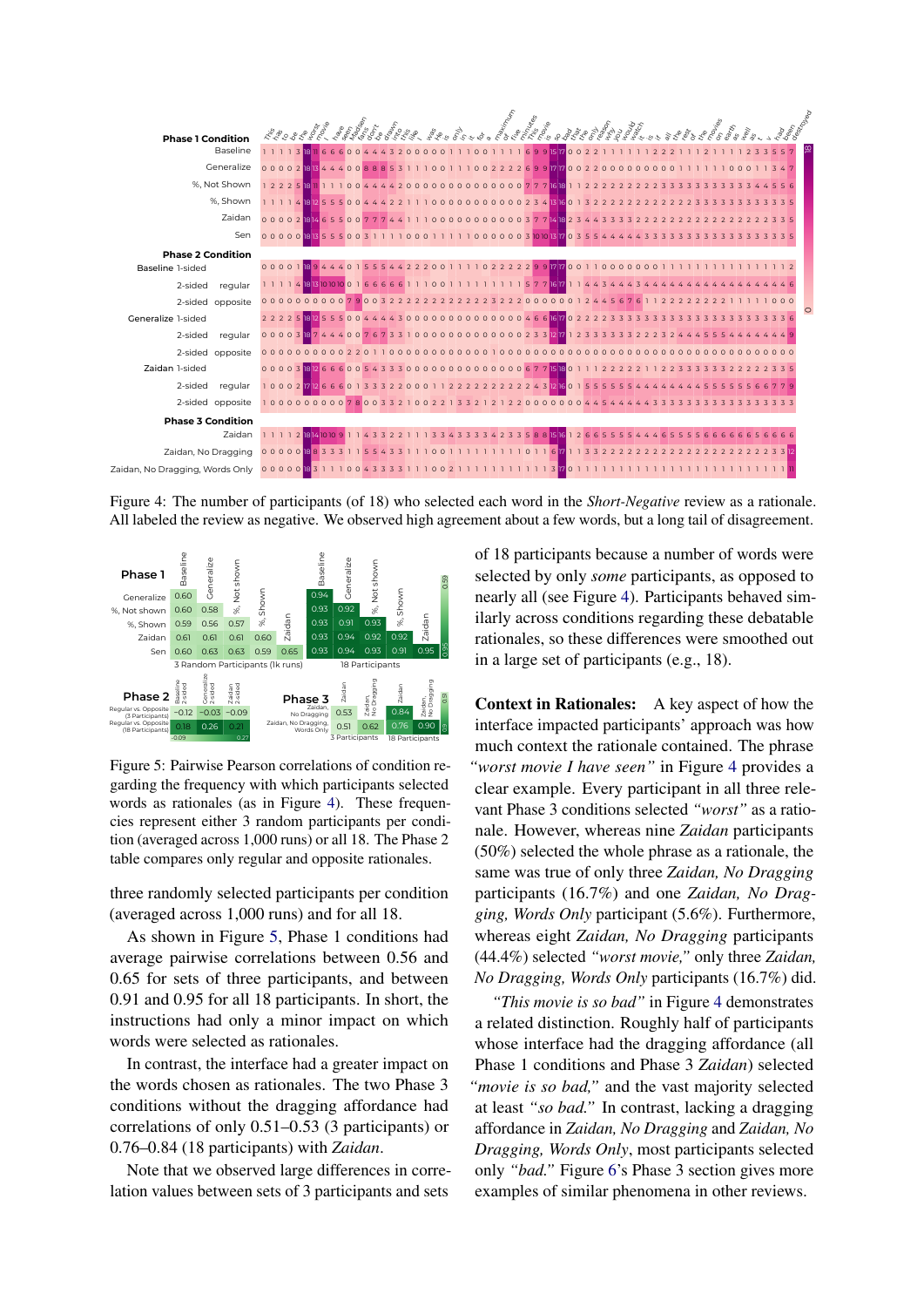<span id="page-6-0"></span>

Figure 6: Illustrative examples of differences across conditions in participants' rationales from other reviews.

<span id="page-6-1"></span>

Figure 7: Distribution of phrase length (the number of consecutive words selected) in Phase 3 with outliers removed. Disabling dragging resulted in shorter phrases.

Changes in participants' approach based on the inclusion/absence of the dragging affordance and the selection task also manifested in the distribution of *phrase length* (the number of consecutive words selected as rationales). As shown in Figure [7,](#page-6-1) participants with a dragging affordance selected rationales of various lengths; two-word rationales were most common. Without the dragging affordance but still asked to select "words and phrases," 46.8% of rationales contained just one word. However, when instead asked to select "words," 71.0% of rationales contained one word.

Parts of Speech: The interface, and to a lesser extent the task, impacted the parts of speech (*POS*) selected as rationales for sentiment classification. Removing the drag affordance, as well as asking participants to select only words, led participants to focus on adjectives. Our analysis used the Python NLTK pos\_tag module.

For example, among the words selected as rationales in *Zaidan* (Phase 3), 26.9% were nouns, 17.8% were verbs, and 17.1% were adjectives. In stark contrast, for *Zaidan, No Dragging, Words Only*, adjectives were the most common (37.4%), followed by nouns  $(22.3\%)$  and verbs  $(19.4\%)$ .

Looking at this data differently, 31.3% of appearances of adjectives were selected as rationales in *Zaidan*, alongside 10.3%–25.1% of appearances of each other POS. As previously mentioned, *Zaidan, No Dragging, Words Only* participants selected far fewer words overall. Nonetheless, 22.0% of appearances of adjectives were still selected, but only 0.6%–6.7% of appearances of each other POS.

That said, participants' focus on adjectives may be a byproduct of our choice of sentiment analysis as the annotation task. Relative to other parts of speech, adjectives are more likely to encode sentiment information. Future work should examine how the POS distribution differs for other tasks.

Handling Complexity: Participants varied in whether they tagged as rationales phrases and sentences conveying complex thoughts and relationships. For instance, a few participants in each condition generally selected most of the long final sen-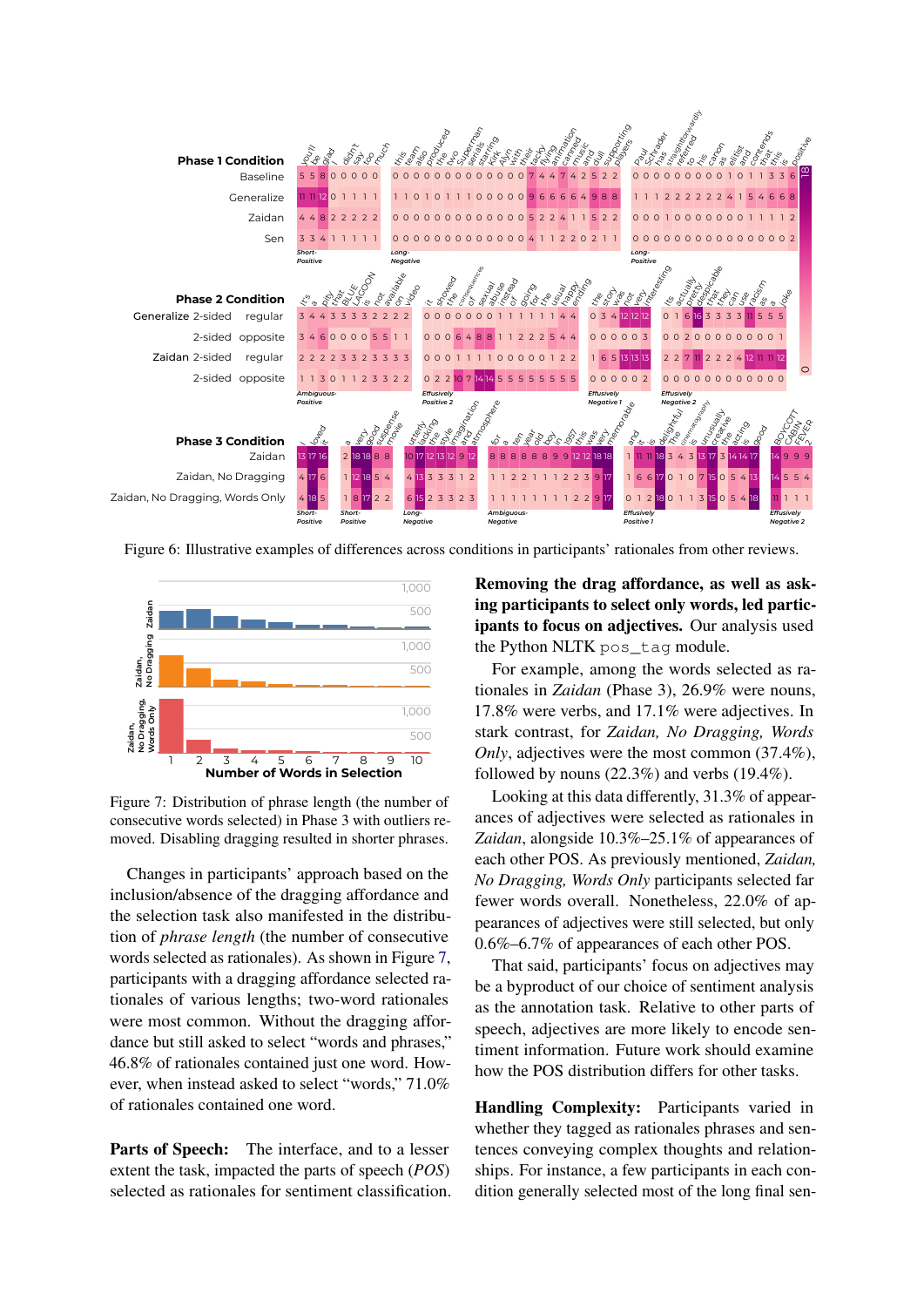tence in Figure [4](#page-5-0) as a rationale: *"the only reason why you would watch it is if all the rest of the movies on earth as well as t.v. had been destroyed."* This phrase only indirectly comments on the movie being reviewed, which appears to have divided participants. In contrast, the majority of participants in conditions without the drag affordance selected just the final word: *"destroyed."*

In part, this phenomenon seemed to relate to the generalizability of the thought being expressed. For instance, in *"you'll be glad I didn't say too much,"* (Figure [6,](#page-6-0) Phase 1), most *Generalize* participants selected *"you'll be glad."* In any case, about half of participants across Phase 1 conditions selected *"glad."* This oblique reference does not comment directly on the movie being reviewed, yet one can imagine parts of this phrase indicating positive sentiment in other contexts. The opposite approach to generalization is visible in Figure [4.](#page-5-0) Seven participants each in *Baseline, 2-sided* and *Zaidan, 2-sided* selected *"Madsen fans"* as opposite rationales. This phrase references a specific actor and is unlikely to generalize, so only two *Generalize, 2-sided* participants selected this phrase.

Bifacial Words: In some cases in two-sided conditions (Phase 2), particularly when the review was expressing a complex thought, the same word was selected as both a regular and an opposite rationale. For example, in the *Generalize, 2-sided* and *Zaidan, 2-sided* conditions, 72.2% and 77.8% of participants, respectively, chose the same word for *both* sides of their rationale at least once across the ten reviews. For example, as in Figure [6,](#page-6-0) this phenomenon appears for negation (*"not very interesting"* vs. *"interesting"*) and concepts that are absent (*"instead of going for the usual happy ending"* vs. *"happy ending"*). This observation shows that modeling contextual information is critical for leveraging rationales. Such complex rationales may have limited use in bag-of-words approaches.

### 4.4 Time Taken to Provide Rationales (RQ4)

While rationales hold promise for supporting downstream natural language processing tasks, collecting rationales alongside classification labels takes longer than collecting labels alone. Quantifying how much longer, and thus *how much less* data would be labeled with rationales, can inform whether this richer rationale information justifies labeling less data. While some prior work [\(Mc-](#page-9-5)[Donnell et al.,](#page-9-5) [2017;](#page-9-5) [Zaidan et al.,](#page-9-2) [2007\)](#page-9-2) has timed

rationale selection informally, it did not examine variations among a large, diverse set of participants.

Compared to only collecting labels, also collecting one-sided rationales took roughly  $2.5\times$ as long (comparing *Labels Only* to *Zaidan* in Phase 3). This finding suggests that rationales must provide as much benefit as having  $2.5\times$  as much data with only labels to be worthwhile. Providing two-sided rationales took roughly  $3.8\times$  as long.

Comparing one-sided conditions in Phase 1 and Phase 2, the instructions did not significantly impact the time taken. In Phase 3, *Zaidan, No Dragging* and *Zaidan, No Dragging, Words Only* participants took significantly less time than *Zaidan* participants ( $t = -5.254$ ,  $p < 0.001$ ), though participants in those conditions also selected significantly fewer words as rationales (see Section [4.1\)](#page-3-2).

#### 5 Concluding Discussion

We conducted the first study of *how* to collect rationales. Our results have implications for UI design for this task, as well as for how rationales are used. Affordances: Interface affordances mattered more than instruction wordings, suggesting that HCI factors overlooked in prior work critically impact the characteristics of rationales collected from humans. It is critical that future work carefully consider, and also carefully report, these design factors to allow for replicable studies and effective comparisons. We also encourage researchers to open-source interfaces used for data annotation.

Low Inter-annotator Agreement: The low interannotator agreement we observed draws into question approaches in past work [\(DeYoung et al.,](#page-8-2) [2019\)](#page-8-2) of using rationale annotation as ground truth to evaluate machine-generated rationales. It also suggests the need for more nuanced ways to combine rationale annotations from humans, rather than simply treating rationales as another binary classification. To this end, it may be important to embrace these exhibited ambiguities and develop novel algorithms that can learn from the distributions of rationale annotations. The role of phrases highlights the importance of moving beyond bag-of-words approaches in incorporating rationales. In contrast, if researchers want to emphasize collecting consistent (if semantically limited) rationales from annotators, it may be best *not* to provide a drag affordance.

Two-sided Rationales: While prior work focuses on one-sided rationales, our results show that a non-trivial fraction of words imply the opposite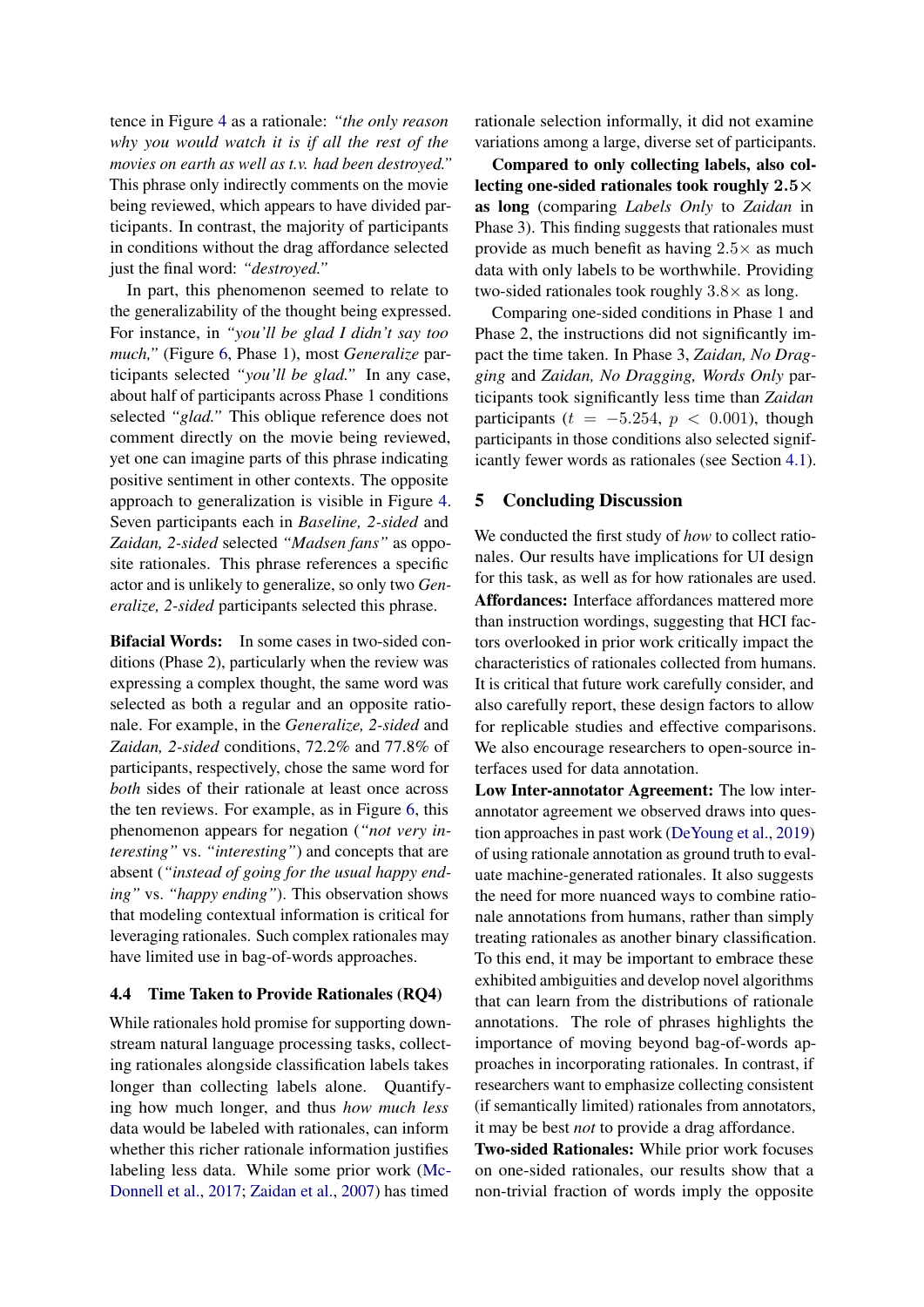sentiment. This finding is especially important for sentiment analysis, and it echoes recent studies showing that negative reviews nonetheless contain positive words [\(Aithal and Tan,](#page-8-10) [2021\)](#page-8-10). However, two-sided rationale collection took our participants far more time than one-sided, suggesting that future work investigate UX strategies to reduce this time. Limitations: Our work focused on a single task, sentiment analysis, and was based on ten curated reviews. Furthermore, we explored only one of many possible workflows (e.g., selecting rationales at the same time as selecting the sentiment label). Experiments with diverse datasets and tasks, as well as alternative workflows, can verify the robustness of our findings. However, we believe our work represents a valuable contribution toward understanding how HCI factors impact rationale annotation.

Risks: Annotation seeking to maximize rationale consistency may exclude diverse opinions.

Availability: We have made data and code available in both the online data supplement and on GitHub [\(Sullivan Jr. et al.,](#page-9-12) [2022\)](#page-9-12). Our data supplement contains heatmaps analogous to Figure [4](#page-5-0) for all ten reviews, as well as the full data (rationales, detailed timing/click information, survey responses) for the 92% of participants who granted us optional permission to release their data. Our opensource code consists of our rationale-annotation UI, which was written in the React framework.

Ethics: Our study was determined to be exempt by UChicago's IRB. We built on our institution's model consent form for online studies. Participants checked boxes to affirm consent. We did not collect any PII beyond Prolific IDs. Our compensation (\$10 USD) for a study that took a median of 33 minutes corresponds to an \$18 USD hourly wage.

#### Acknowledgements

This material is based upon work supported by the National Science Foundation in collaboration with Amazon under Grant No. 1939728, as well as work supported by the National Science Foundation under Grant No. 2126602.

### References

<span id="page-8-10"></span>Madhusudhan Aithal and Chenhao Tan. 2021. On positivity bias in negative reviews. In *Proceedings of the 59th Annual Meeting of the Association for Computational Linguistics and the 11th International Joint Conference on Natural Language Processing (Volume 2: Short Papers)*.

- <span id="page-8-1"></span>Alejandro Barredo Arrieta, Natalia Díaz-Rodríguez, Javier Del Ser, Adrien Bennetot, Siham Tabik, Alberto Barbado, Salvador García, Sergio Gil-López, Daniel Molina, Richard Benjamins, et al. 2020. Explainable artificial intelligence (XAI): Concepts, taxonomies, opportunities and challenges toward responsible AI. *Information Fusion*, 58:82–115.
- <span id="page-8-5"></span>Samuel Carton, Qiaozhu Mei, and Paul Resnick. 2018. Extractive adversarial networks: High-recall explanations for identifying personal attacks in social media posts. In *Proceedings of the 2018 Conference on Empirical Methods in Natural Language Processing*.
- <span id="page-8-7"></span>Samuel Carton, Anirudh Rathore, and Chenhao Tan. 2020. Evaluating and characterizing human rationales. *arXiv:2010.04736*.
- <span id="page-8-8"></span>Joseph Chee Chang, Saleema Amershi, and Ece Kamar. 2017. Revolt: Collaborative crowdsourcing for labeling machine learning datasets. In *Proceedings of the 2017 CHI Conference on Human Factors in Computing Systems*.
- <span id="page-8-6"></span>Minsuk Choi, Cheonbok Park, Soyoung Yang, Yonggyu Kim, Jaegul Choo, and Sungsoo Ray Hong. 2019. AILA: Attentive interactive labeling assistant for document classification through attention-based deep neural networks. In *Proceedings of the 2019 CHI Conference on Human Factors in Computing Systems*.
- <span id="page-8-2"></span>Jay DeYoung, Sarthak Jain, Nazneen Fatema Rajani, Eric Lehman, Caiming Xiong, Richard Socher, and Byron C. Wallace. 2019. Eraser: A benchmark to evaluate rationalized NLP models. *arXiv:1911.03429*.
- <span id="page-8-0"></span>Finale Doshi-Velez and Been Kim. 2017. Towards a rigorous science of interpretable machine learning. *arXiv:1702.08608*.
- <span id="page-8-4"></span>Daniel Khashabi, Snigdha Chaturvedi, Michael Roth, Shyam Upadhyay, and Dan Roth. 2018. Looking beyond the surface: A challenge set for reading comprehension over multiple sentences. In *Proceedings of the 2018 Conference of the North American Chapter of the Association for Computational Linguistics: Human Language Technologies, Volume 1 (Long Papers)*.
- <span id="page-8-3"></span>Eric Lehman, Jay DeYoung, Regina Barzilay, and Byron C Wallace. 2019. Inferring which medical treatments work from reports of clinical trials. In *Proceedings of the 2019 Conference of the North American Chapter of the Association for Computational Linguistics: Human Language Technologies, Volume 1 (Long and Short Papers)*.
- <span id="page-8-9"></span>Andrew L. Maas, Raymond E. Daly, Peter T. Pham, Dan Huang, Andrew Y. Ng, and Christopher Potts. 2011. Learning word vectors for sentiment analysis. In *Proceedings of the 49th Annual Meeting of the Association for Computational Linguistics: Human Language Technologies*.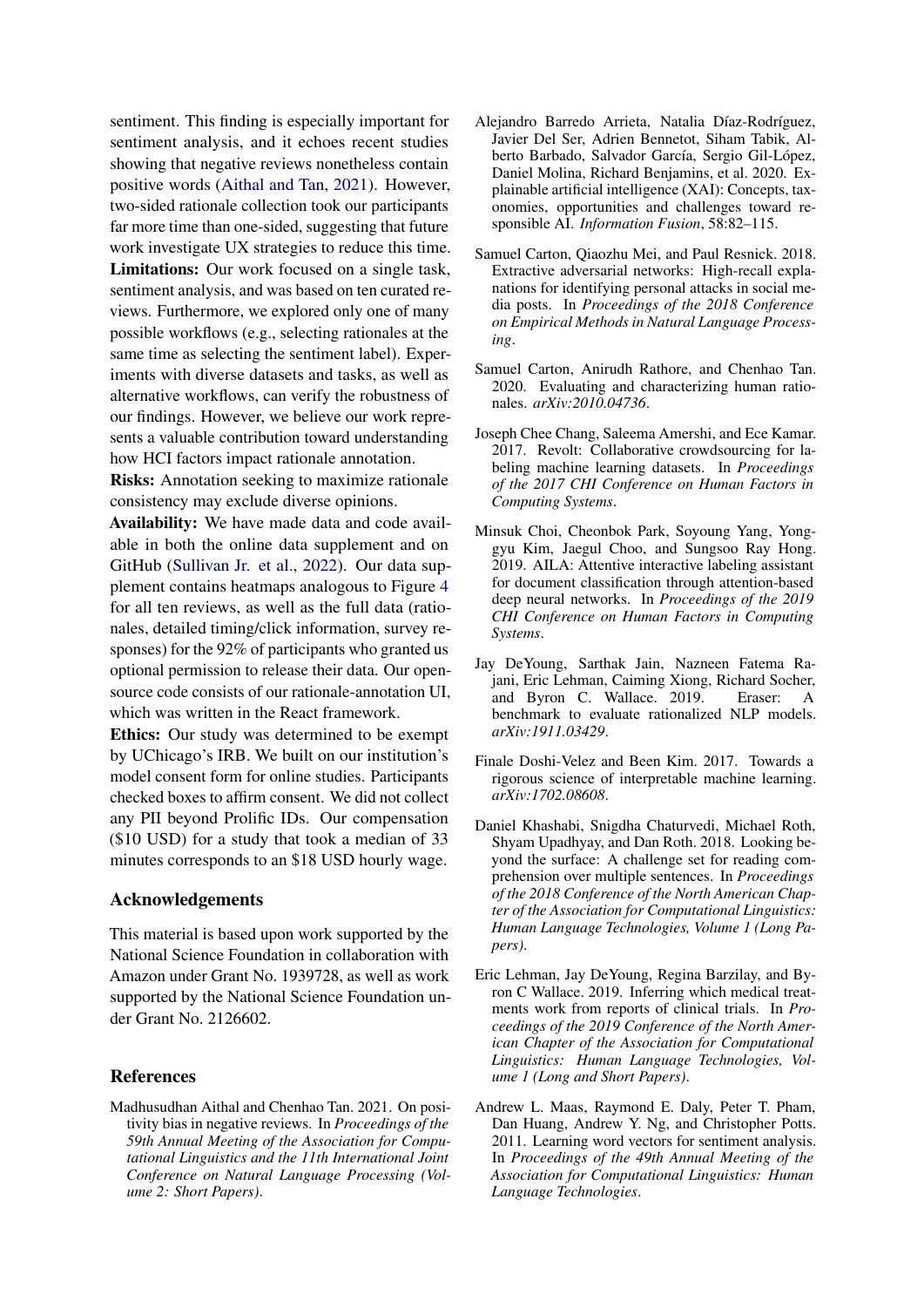- <span id="page-9-5"></span>Tyler McDonnell, Mücahid Kutlu, Tamer Elsayed, and Matthew Lease. 2017. The many benefits of annotator rationales for relevance judgments. In *Proceedings of the 26th International Joint Conference on Artificial Intelligence*.
- <span id="page-9-4"></span>Tyler McDonnell, Matthew Lease, Mucahid Kutlu, and Tamer Elsayed. 2016. Why is that relevant? collecting annotator rationales for relevance judgments. In *Proceedings of the AAAI Conference on Human Computation and Crowdsourcing*.
- <span id="page-9-8"></span>Gregory Plumb, Maruan Al-Shedivat, Angel Alexander Cabrera, Adam Perer, Eric Xing, and Ameet Talwalkar. 2020. Regularizing black-box models for improved interpretability. *arXiv:1902.06787*.
- <span id="page-9-9"></span>Andrew Slavin Ross, Michael C. Hughes, and Finale Doshi-Velez. 2017. Right for the right reasons: Training differentiable models by constraining their explanations. *arXiv:1703.03717*.
- <span id="page-9-3"></span>Cansu Sen, Thomas Hartvigsen, Biao Yin, Xiangnan Kong, and Elke Rundensteiner. 2020. Human attention maps for text classification: Do humans and neural networks focus on the same words? In *Proceedings of the 58th Annual Meeting of the Association for Computational Linguistics*.
- <span id="page-9-12"></span>Jamar L. Sullivan Jr., Will Brackenbury, Andrew McNutt, Kevin Bryson, Kwam Byll, Yuxin Chen, Michael L. Littman, Chenhao Tan, and Blase Ur. 2022. Open-source code release. GitHub repository. [https:](https://github.com/UChicagoSUPERgroup/rationales-naacl22) [//github.com/UChicagoSUPERgroup/](https://github.com/UChicagoSUPERgroup/rationales-naacl22) [rationales-naacl22](https://github.com/UChicagoSUPERgroup/rationales-naacl22).
- <span id="page-9-1"></span>Chenhao Tan. 2021. On the diversity and limits of human explanations. *arXiv:2106.11988*.
- <span id="page-9-7"></span>James Thorne, Andreas Vlachos, Christos Christodoulopoulos, and Arpit Mittal. 2018. FEVER: A large-scale dataset for Fact Extraction and VERification. In *Proceedings of the 2018 Conference of the North American Chapter of the Association for Computational Linguistics: Human Language Technologies, Volume 1 (Long Papers)*.
- <span id="page-9-0"></span>Sarah Wiegreffe and Ana Marasović. 2021. Teach me to explain: A review of datasets for explainable NLP. *arXiv:2102.12060*.
- <span id="page-9-6"></span>Omar Zaidan and Jason Eisner. 2008. Modeling annotators: A generative approach to learning from annotator rationales. In *Proceedings of the 2008 Conference on Empirical Methods in Natural Language Processing*.
- <span id="page-9-2"></span>Omar Zaidan, Jason Eisner, and Christine Piatko. 2007. Using "annotator rationales" to improve machine learning for text categorization. In *Proceedings of Human Language Technologies 2007: The Conference of the North American chapter of the Association for Computational Linguistics*.

## <span id="page-9-11"></span>A Wordings for Two-sided Conditions

*Baseline, 2-sided*: "Even though you felt the review was positive overall, select the most important words and phrases in the review that might instead suggest the review is negative."

*Generalize, 2-sided*: "Even though you felt the review was positive overall, select the most important words and phrases in the review that might instead suggest the review is negative. Select ONLY words and phrases that, if they appeared in other reviews, would also suggest negative sentiment."

*Zaidan, 2-sided*: "Even though you felt the review was positive overall, highlight words and phrases that would instead tell someone not to see the movie."

Table 3: Example instructions for opposite rationales ("positive" labels) in Phase 2's two-sided conditions.

### <span id="page-9-10"></span>B Additional Information Collected

Participants were asked to rate their confidence in their labeling and rationales on five-point Likert scales before proceeding to the next review. Following these tasks, participants completed a survey. We first asked Likert-scale and open-ended questions about the process of labeling a review as positive or negative: the difficulty of doing so, the participant's approach, what they focused on, and what could have been improved about the instructions and UI. We then asked about selecting rationales, the order in which participants selected words or phrases, and whether they chose "words or phrases that, if they appeared in other reviews, would also suggest the same positive/negative sentiment." Finally, we asked demographic questions. Appendix [C](#page-9-13) contains our survey instrument.

### <span id="page-9-13"></span>C Survey Instrument

Almost done! We have a few final pages of questions about your experience across all 10 reviews.

#### C.0.1 Page 1

This first page asks about your experience determining whether a review was positive or negative.

1. Please respond to the following statement: Determining whether a review was positive or negative was difficult.

 $\bigcirc$  Strongly agree  $\bigcirc$  Agree  $\bigcirc$  Somewhat agree  $\bigcap$  Neither agree or disagree  $\bigcap$  Somewhat disagree  $\bigcap$  Disagree  $\bigcap$  Strongly disagree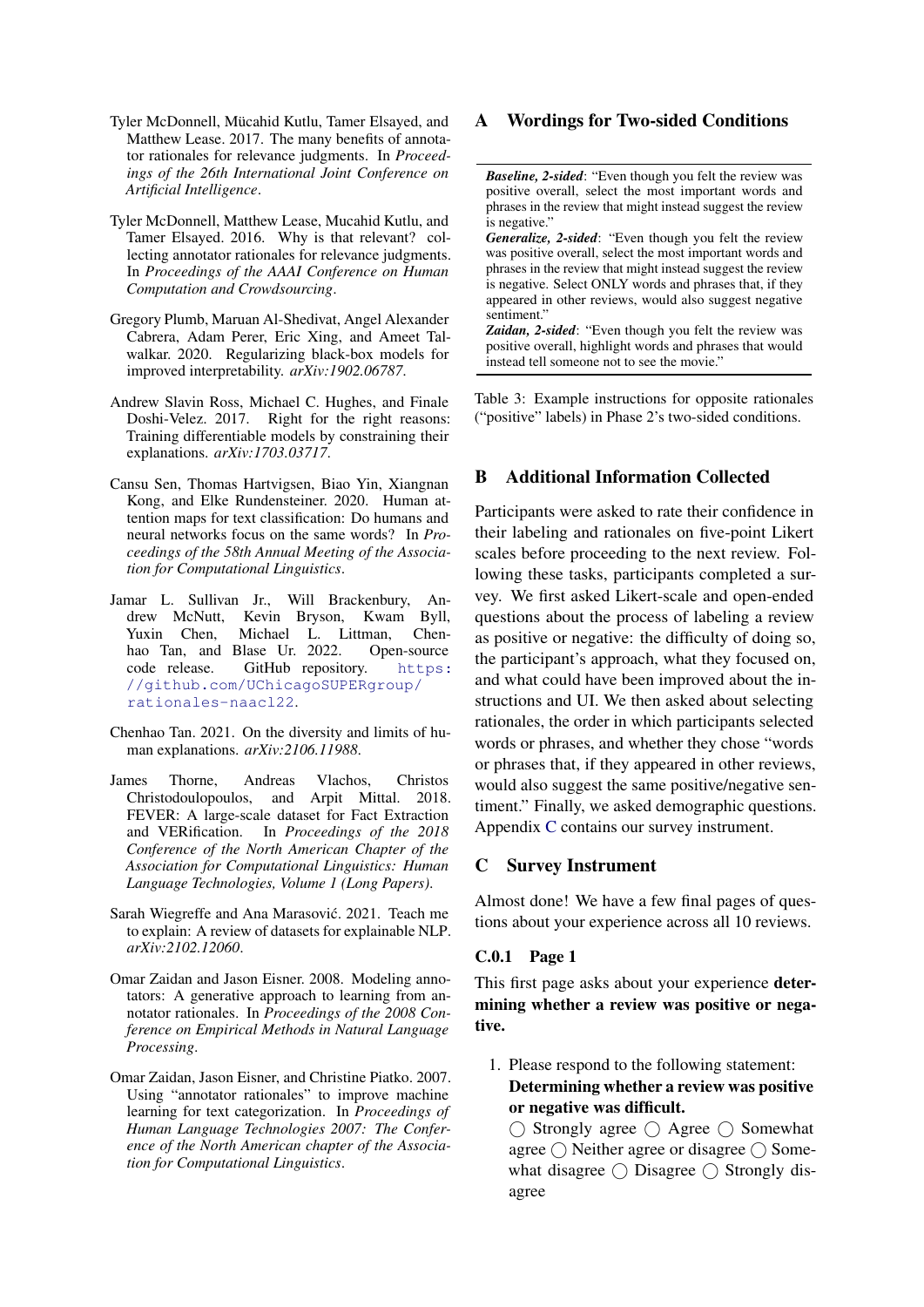- 2. Why?
- 3. Please briefly describe your process for determining whether a review was positive or negative.
- 4. What parts of the review did you focus on in determining whether a review was positive or negative?
- 5. What, if anything, could have been more clear about the instructions you were given for labeling movie reviews as positive or negative?
- 6. What could have been improved about the user interfaces for any parts of today's task (other than the surveys)? If you encountered any issues or errors, please include them here.

## C.0.2 Page 2

This page was excluded for *Labels Only* participants, and questions were reworded to replace "words or phrases" with "words" for *Zaidan, No Dragging, Words Only* participants.

This page asks about your experience selecting the words or phrases you considered important.

1. Please respond to the following statement: Selecting the words or phrases I considered important was difficult.

 $\bigcirc$  Strongly agree  $\bigcirc$  Agree  $\bigcirc$  Somewhat agree  $\bigcap$  Neither agree or disagree  $\bigcap$  Somewhat disagree  $\bigcirc$  Disagree  $\bigcirc$  Strongly disagree

- 2. Why?
- 3. Please briefly describe your process for selecting the words or phrases you considered important.
- 4. What characteristics of a word or phrase made you select a particular word or phrase as important?
- 5. Think about a case where you considered selecting a particular word or phrase as important, but chose not to do so. Please describe this situation, as well as

why you ultimately chose not to select those words/phrases as important.

6. What, if anything, could have been more clear about the instructions you were given for selecting words or phrases as important?

## C.0.3 Page 3

This page was excluded for *Labels Only* participants, and questions were reworded to replace "words or phrases" with "words" for *Zaidan, No Dragging, Words Only* participants.

- 1. Please briefly describe the order in which you selected the words or phrases you considered important.
- 2. Please respond to the following statement: When selecting words or phrases that I considered important, I selected only words or phrases that, if they appeared in other reviews, would also suggest the same positive/negative sentiment.

 $\bigcap$  Strongly agree  $\bigcap$  Agree  $\bigcap$  Somewhat agree  $\bigcirc$  Neither agree or disagree  $\bigcirc$  Somewhat disagree  $\bigcirc$  Disagree  $\bigcirc$  Strongly disagree

- 3. Why?
- 4. What could have been improved about the user interfaces for any parts of today's task (other than the surveys)? If you encountered any issues or errors, please include them here.

## C.0.4 Page 4

This final page of the survey asks about your demographics.

- 1. What is your age?  $\bigcap$  18–24  $\bigcap$  25–34  $\bigcap$  35–44  $\bigcap$  45–54  $\bigcap$ 55–64  $\bigcirc$  65+  $\bigcirc$  Prefer not to say
- 2. What is your gender? ◯ Woman () Man () Non-binary () Prefer to self-describe \_\_\_\_ Prefer not to say
- 3. Please specify your ethnicity (select all that apply).

 $\bigcirc$  Asian  $\bigcirc$  Black or African American  $\bigcirc$ Hispanic or Latinx  $\bigcirc$  Native American or Alaskan Native ∩ Native Hawaiian or Other Pacific Islander  $\bigcap$  White or Caucasian  $\bigcap$  Prefer to self-describe  $\_\_$   $\cap$  Prefer not to say

4. What is the highest degree or level of education you have completed?

 $\cap$  No formal education  $\cap$  Some high school, no diploma  $\bigcap$  High school or equivalent  $\bigcap$  Some college credit, no degree  $\bigcap$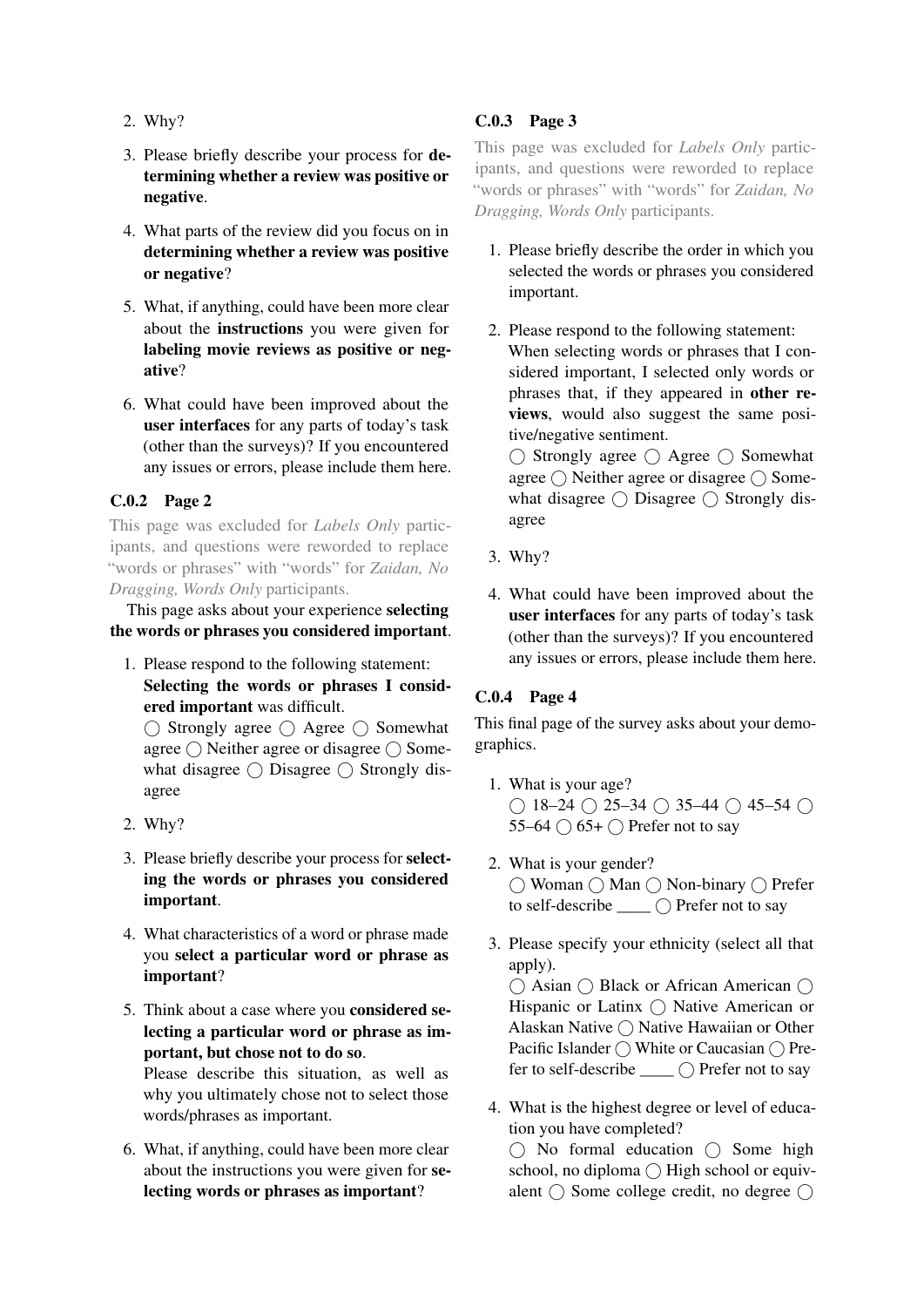Trade/technical/vocational training  $\bigcap$  Associate's degree  $\bigcap$  Bachelor's degree  $\bigcap$  Master's degree  $\bigcap$  Professional degree (JD, MD) ◯ Doctorate degree ◯ Prefer to self-describe  $\bigcap$  Prefer not to say

- 5. Do you, or have you, held a degree or job related to computer science, IT, or similar?  $\bigcap$  Yes  $\bigcap$  No  $\bigcap$  I don't know  $\bigcap$  Prefer not to say
- 6. Do you consider yourself to have expertise in computer security?  $\bigcap$  Yes  $\bigcap$  No  $\bigcap$  I don't know  $\bigcirc$  Prefer not to say
- 7. Are you a native speaker of the English language?  $\bigcap$  Yes  $\bigcap$  No  $\bigcap$  Prefer not to say
- 8. (Optional) Is there anything else you'd like to tell us before submitting the survey?

## <span id="page-11-0"></span>D Full Text of Reviews

Short-Negative: This has to be the worst movie I have seen. Madsen fans don't be drawn into this like I was. He is only in it for a maximum of five minutes. This movie is so bad that the only reason why you would watch it is if all the rest of the movies on earth as well as t.v. had been destroyed.

Short-Positive: I first saw this film on hbo around 1983 and I loved it! I scoured all of the auction web sites to buy the vhs copy. This is a very good suspense movie with a few twists that make it more interesting. I don't want to say too much else because if you ever get a chance to see it, you'll be glad I didn't say too much!

Long-Negative: Granting the budget and time constraints of serial production, BATMAN AND ROBIN nonetheless earns a place near the bottom of any "cliffhanger" list, utterly lacking the style, imagination, and atmosphere of its 1943 predecessor, BATMAN.The producer, Sam Katzman, was known as "King of the Quickies" and, like his director, Spencer Bennett, seemed more concerned with speed and efficiency than with generating excitement. (Unfortunately, this team also produced the two Superman serials, starring Kirk Alyn, with their tacky flying animation, canned music, and dull supporting players.) The opening of each chapter offers a taste of things to come: thoroughly inane titles ("Robin Rescues Batman," "Batman vs Wizard"), mechanical music droning on, and our

two heroes stumbling toward the camera looking all around, either confused or having trouble seeing through their cheap Halloween masks. Batman's cowl, with its devil's horns and eagle's beak, fits so poorly that the stuntman has to adjust it during the fight scenes. His "utility belt" is a crumpled strip of cloth with no compartments, from which he still manages to pull a blowtorch and an oxygen tube at critical moments!In any case, the lead players are miscast. Robert Lowery displays little charm or individual flair as Bruce Wayne, and does not cut a particularly dynamic figure as Batman. He creates the impression that he'd rather be somewhere, anywhere else! John Duncan, as Robin, has considerable difficulty handling his limited dialogue. He is too old for the part, with an even older stuntman filling in for him. Out of costume, Lowery and Duncan are as exciting as tired businessmen ambling out for a drink, without one ounce of the chemistry evident between Lewis Wilson and Douglas Croft in the 1943 serial.Although serials were not known for character development, the earlier BATMAN managed to present a more energetic cast. This one offers a group going through the motions, not that the filmmakers provide much support. Not one of the hoodlums stands out, and they are led by one of the most boring villains ever, "The Wizard." (Great name!) Actually, they are led by someone sporting a curtain, a shawl, and a sack over his head, with a dubbed voice that desperately tries to sound menacing. The "prime suspects" – an eccentric professor, a radio broadcaster – are simply annoying.Even the established comic book "regulars" are superfluous. It is hard to discern much romance between Vicki Vale and Bruce Wayne. Despite the perils she faces, Vicki displays virtually no emotion. Commissioner Gordon is none-too-bright. Unlike in the previous serial, Alfred the butler is a mere walk-on whose most important line is "Mr Wayne's residence." They are props for a drawn-out, gimmick-laden, incoherent plot, further saddled with uninspired, repetitive music and amateurish production design. The Wayne Manor exterior resembles a suburban middle-class home in any sitcom, the interiors those of a cheap roadside motel. The Batcave is an office desperately in need of refurbishing. (The costumes are kept rolled up in a filing cabinet!)Pity that the filmmakers couldn't invest more effort into creating a thrilling adventure. While the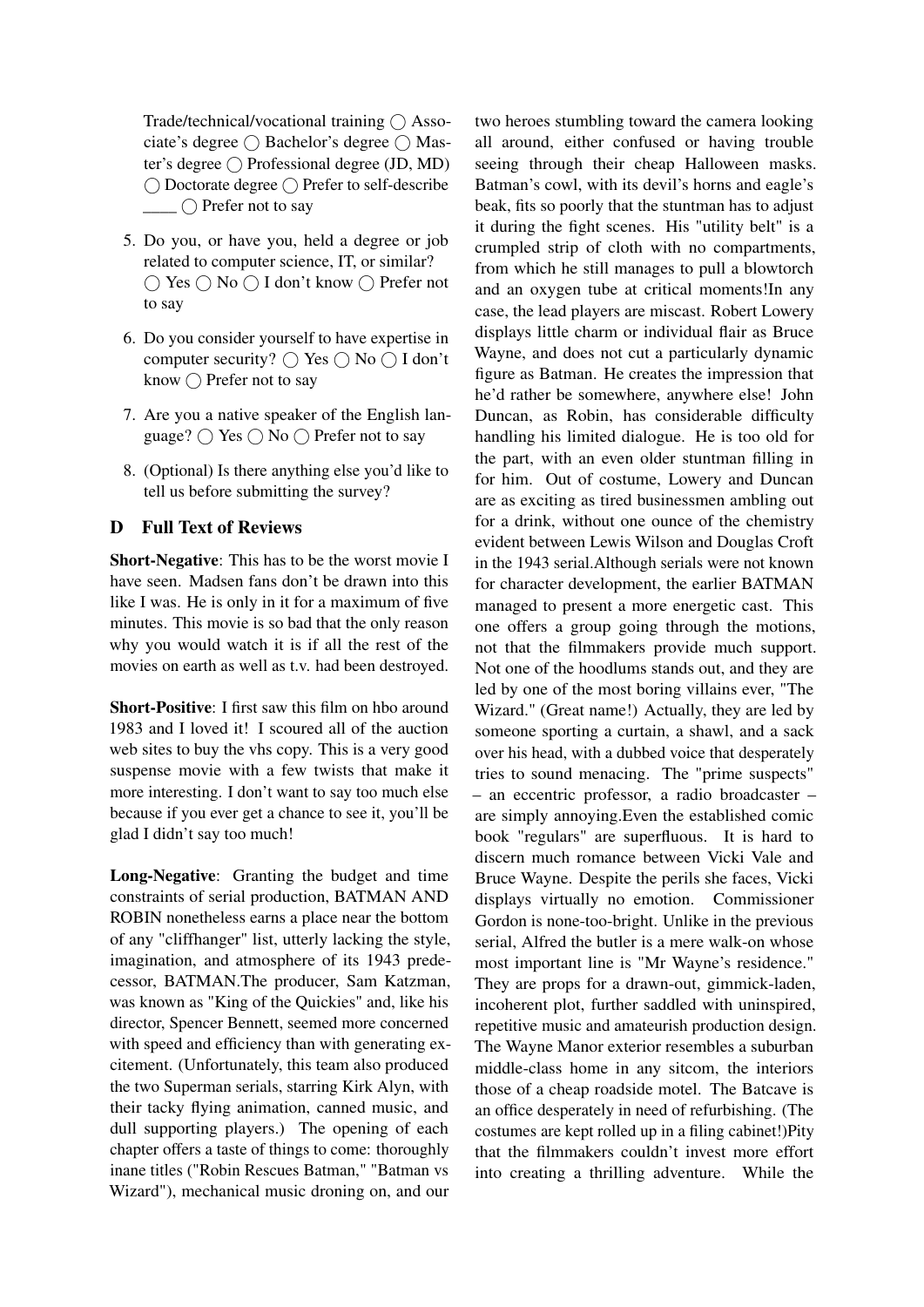availability of the two serials on DVD is a plus for any serious "Batfan," one should not be fooled by the excellent illustrations on the box. They capture more of the authentic mood of the comic book than all 15 chapters of BATMAN AND ROBIN combined.Now for the good news – this is not the 1997 version!

Long-Positive: Prolific and highly influential filmmaker Martin Scorsese examines a selection of his favorite American films grouped according to three different types of directors: the director as an illusionist: D.W. Griffith or F. W. Murnau, who created new editing techniques among other changes that made the appearance of sound and color later step forward; the director as a smuggler: filmmakers such as Douglas Sirk, Samuel Fuller, and mostly Vincente Minnelli, directors who used to disguise rebellious messages in their films; and the director as iconoclast: those filmmakers attacking civil observations and social hang-ups like Orson Welles, Erich von Stroheim, Charles Chaplin, Nicholas Ray, Stanley Kubrick, and Arthur Penn.He shows us how the old studio system in Hollywood was, though oppressive, the way in which film directors found themselves progressing the medium because of how they were bound by political and financial limitations. During his clips from the movies he shows us, we not only discover films we've never seen before that pique our interest but we also are made to see what he sees. He evaluate his stylistic sensibilities along with the directors of the sequences themselves.The idea of a film canon has been reputed as snobbish, hence some movie fans and critics favor to just make "lists." However, canon merely denotes "the best" and supporters of film canon argue that it is a valuable activity to identify and experience a select compilation of the "best" films, a lot like a greatest hits tape, if just as a beginning direction for film students. All in all, one's experience has shown that all writing about film, including reviews, function to construct a film canon. Some film canons can definitely be elitist, but others can be "populist." As an example, the Internet Movie Database's Top 250 Movies list includes many films included on several "elitist" film canons but also features recent Hollywood blockbusters at which many film "elitists" scoff, like The Dark Knight, which presently mingles in the top ten amidst the first two Godfather films, Schindler's

List and One Flew Over the Cuckoo's Nest, and the fluctuation of similar productions further down such as Iron Man, Sin City, Die Hard, The Terminator and Kill Bill: Vol. 2. Writer Scorsese's Taxi Driver Paul Schrader has straightforwardly referred to his canon as "elitist" and contends that this is positive.Scorsese is never particularly vocal at all about his social and political ideologies, but when we see this intense and admittedly obsessive history lesson on the birth and growth of American cinema in both ideological realms, we see that there is really no particular virtue in either elitism or populism. Elitism concentrates all attention, recognition and thus power on those deemed outstanding. That discrimination could easily lead to self-indulgence much in the vein of the condescending work of Jean-Luc Godard or the overrationalization of the production practices of a filmmaker like Michael Haneke. Yet populism invokes a belief of representative freedom as being only the assertion of the people's will. As has been previously asserted about the all-encompassing misconceptions the people have about cinema, populism could be the end of the potential power and impact of cinema. One can only continue seeing films, because it is a vital social and metaphysical practice. And that's what Martin Scorsese spends nearly four hours here trying to tell us, something which can't be told without being seen first-hand.

Ambiguous-Negative: A giant praying mantis is awakened from its sleep in the artic region and heads south causing havoc. Boats, planes and trains meet their match with the flying creature. Before unleashing its full wrath on NYC, the mantis meets its doom at the hands of the armed forces in a New York tunnel. The special effects are of course crude by todays standards, but for a ten year old boy in 1957 this was very memorable.Starring are William Hopper, Craig Stevens, Alix Talton and Pat Conway.

Ambiguous-Positive: I saw this film as a kid about 30 years ago, and I haven't forgotten it to this day. I couldn't say whether it's a good picture. But in those days I instantly fell in love with Jean Simmons. The memories concentrate on the very erotic feel of the movie, but I still remember the plot. Simmons was very young then, and there is another film that gave me the same feeling: David